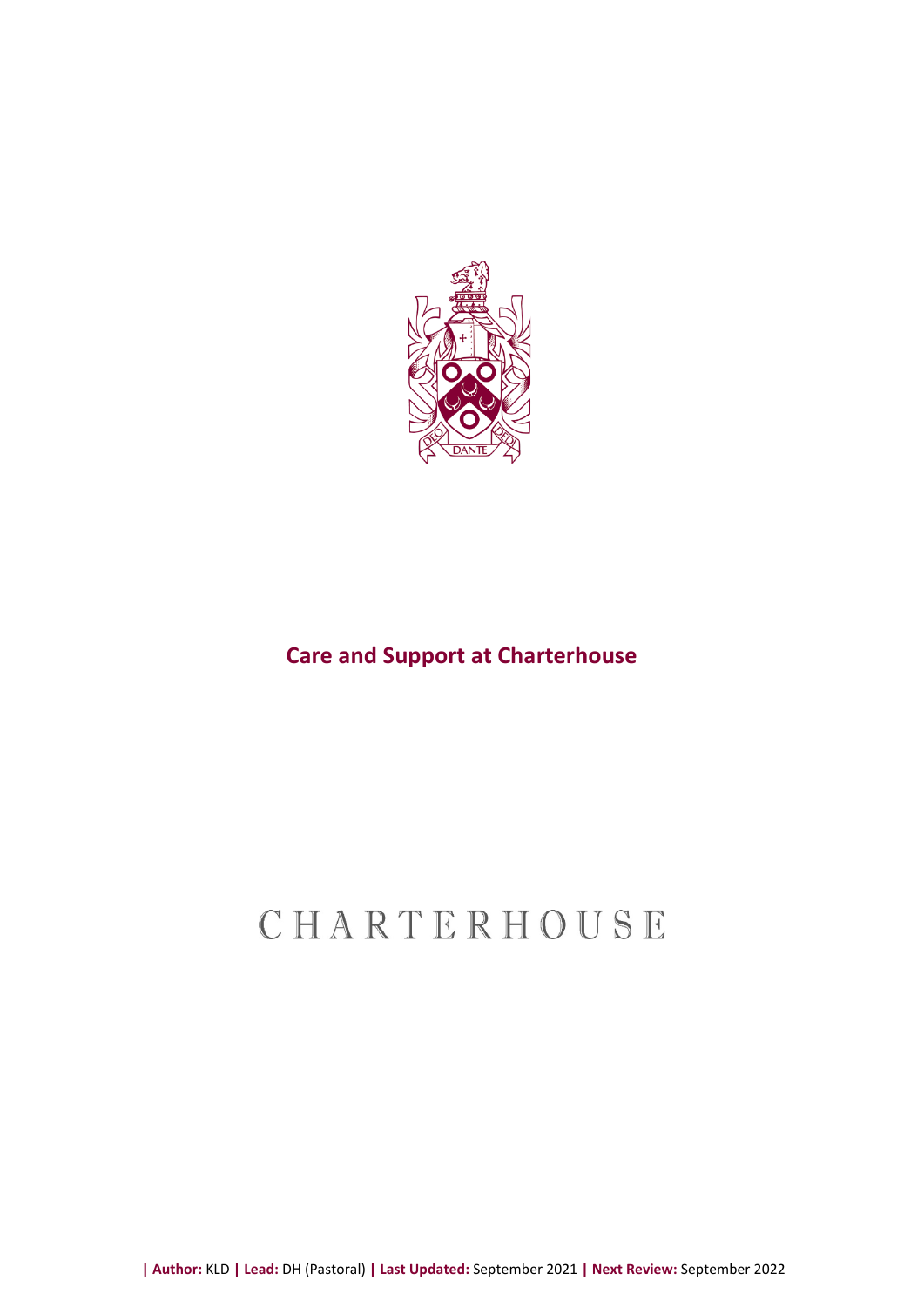

CARE AND SUPPORT AT CHARTERHOUSE

# CHARTERHOUSE

### **OVERVIEW**

We want every pupil at Charterhouse to feel Safe, Secure and Supported. There is no problem too small or too big; please do talk to somebody, we are always available to help.

#### **CARE**

If you need advice, or want to talk over a problem, you will usually go to your or Head of House, Deputy Head of House, Assistant, Tutor or House Monitors. Other sources of support include the following sources of assistance.

#### **Hunt Health Centre (HHC)**

In general, Assistants will deal with minor medical issues in House. For more serious concerns, or if you wish to see a Doctor or Nurse, you may ask in House or at the HHC for an appointment to be made.

The HHC provides 24-hour nursing cover. There is a Nurse on call between 20.00 and 07.30 Monday to Friday, and from 18.00 Saturday to 07.30 on Mondays.

| Landline: | 01483 291691 |
|-----------|--------------|
| Mobile:   | 07881 915671 |

*Opening times: HHC*

| Monday – Friday: | $07.30 - 18.00$ |
|------------------|-----------------|
| Saturday:        | $08.00 - 18.00$ |

#### **Peer Support and Heads of School**

Members of the Peer Support Team and Heads of School will visit each House periodically throughout the year. They provide you with an opportunity to talk to a senior pupil who may have experienced similar situations as they themselves have progressed through the School. You may also contact them directly. Further details may be found in the Peer Support policy.

#### **Greyhound**

We want you to be happy at Charterhouse, and to enjoy your time here. We want you to feel safe and secure. If there is anything which is worrying you - anything! - or if you have any problem or concern, one of our experts can probably help you with it. Visit the 'worries and concerns' page on Greyhound.

Worries and Concerns: [Worries-and-concerns](https://greyhound.charterhouse.org.uk/worries-and-concerns)

Say Something: [Worries-and-concerns/saysomething](https://greyhound.charterhouse.org.uk/worries-and-concerns/saysomething)

You may also wish to report anonymously using Whisper.